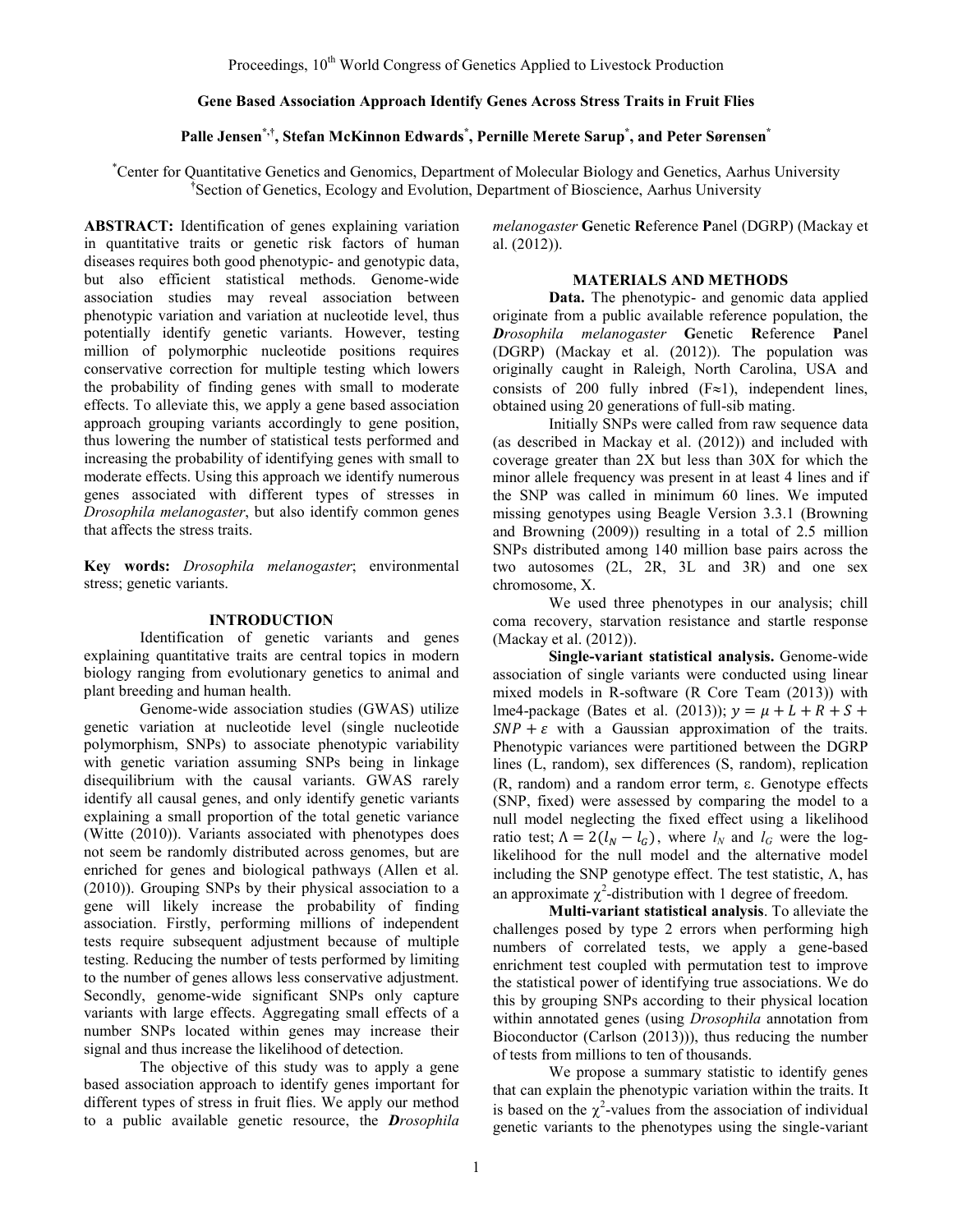

**Figure 1.** Gene-based permutation enrichment test.

approach described above. By summing the  $\chi^2$ -values we imitate a genetic model capturing variants with small to moderate effects (Jiang and Gentleman (2007); Newton et al. (2007)). Using a permutation approach the observed summary statistic for a particular SNP set is compared to an empirical distribution for the summary statistics of random samples of SNP sets of same size. Consider a vector of test statistics, one for each SNP tested in the single-variant approach, ordered after their physical position of the SNP on the genome. As a consequence of linkage disequilibrium closely linked SNPs will likely be correlated, which will affect the distribution of the summary statistics, thus to account for this correlation structure we used the following procedure, figure 1. Let the vector of observed test statistics be ordered accordingly to the physical position on the genome of the corresponding SNPs. SNPs are then mapped to genes using the coordinates for the physical location of the genes on the genome. Let the elements in this vector be numbered *1*, *2*, …, *N*. The permutation consists of two steps. 1) Randomly pick an element (*ej*) from this vector. Let this  $j^{\text{th}}$  test statistic be the first element in the permuted vector and the remaining elements ordered  $e_{j+1}, e_{j+2}, \ldots, e_N$ ,  $e_1, e_2, \ldots, e_{i-1}$  accordingly to their original numbering. Thus, all elements from the original vector are now shifted to a new position starting with *ej*. The mapping of genes is however kept fixed as to the original maping. 2) A summary statistic is computed for each SNP set based on the original SNP set position in the original vector of test statistics (figure 1). Hereby the link between SNPs and genes are broken while retaining the correlation structure among test statistics. Step 1 and 2 are repeated 10,000 times and from this empirical distribution of summary test statistics for each SNP set a *P-*value can be obtained. This empirical *P-*value corresponds to a one-side test of the



**Figure 2.** Network of enriched overlapping genes for chill coma recovery and startle response. Black nodes are enriched overlapping genes, and grey nodes are predicted interacting missing genes (see Warde-Farley et al., (2010)). Red edges are co-expressed genes, blue edges are colocalization, pink edges are physical interactions and green edges are shared protein domains.

proportion of randomly sampled summary statistics that are larger than the observed summary statistic. The arbitrary significance level was set to 0.01.

Genes identified using the method described above was compared across traits. This was done by constructing an incidence matrix with *n* rows corresponding to the number of SNP sets  $(n = 14641 \text{ genes})$  and *m* columns corresponding to number of traits  $(m = 3)$ . If a summary statistic for the SNP set was above the significance level the corresponding element in the incidence matrix was set to 1, otherwise zero. The observed overlap was then compared to an empirical distribution of the overlap. For a total of 10,000 times the elements within each column was permutated and the overlap among columns was recorded. The probability of the found overlap was estimated under the null hypothesis of independence of association among traits. We determined the empirical *P*-value of a one-side test as the fraction of all random permutations that was larger or equal to the observed overlap among traits at 5% level.

**Population genetic parameters.** Variance components were estimated using the AI-REML algorithm implemented in the DMU software (Madsen and Jensen (2012)) by fitting the linear mixed model  $y = Xb + Zg +$ , where *y* is a vector of phenotypes, *b* is a vector of fixed sex effect  $(b \sim N(0, I \sigma_b^2)) g$  is a vector of random genetic effects  $(g \sim N(0, G\sigma_g^2))$  and *e* is a vector of random error terms  $(e \sim N(0, D\sigma_e^2))$ . **X** and **Z** are design matrices relating records to fixed and random effects. Using best linear unbiased prediction (BLUP) the additive genetic  $(\hat{g}_a)$  and genomic values  $(\hat{\boldsymbol{g}}_q)$  were predicted as:

$$
Var(\mathbf{y}) = \mathbf{V} = \mathbf{Z} \cdot Var(\mathbf{g}) \cdot \mathbf{Z}' + Var(\mathbf{e})
$$

$$
\mathbf{V} = \mathbf{Z} \cdot \mathbf{G} \cdot \mathbf{Z}' \cdot \sigma_g^2 + \mathbf{I} \cdot \sigma_e^2 \cdot \hat{\mathbf{g}}
$$